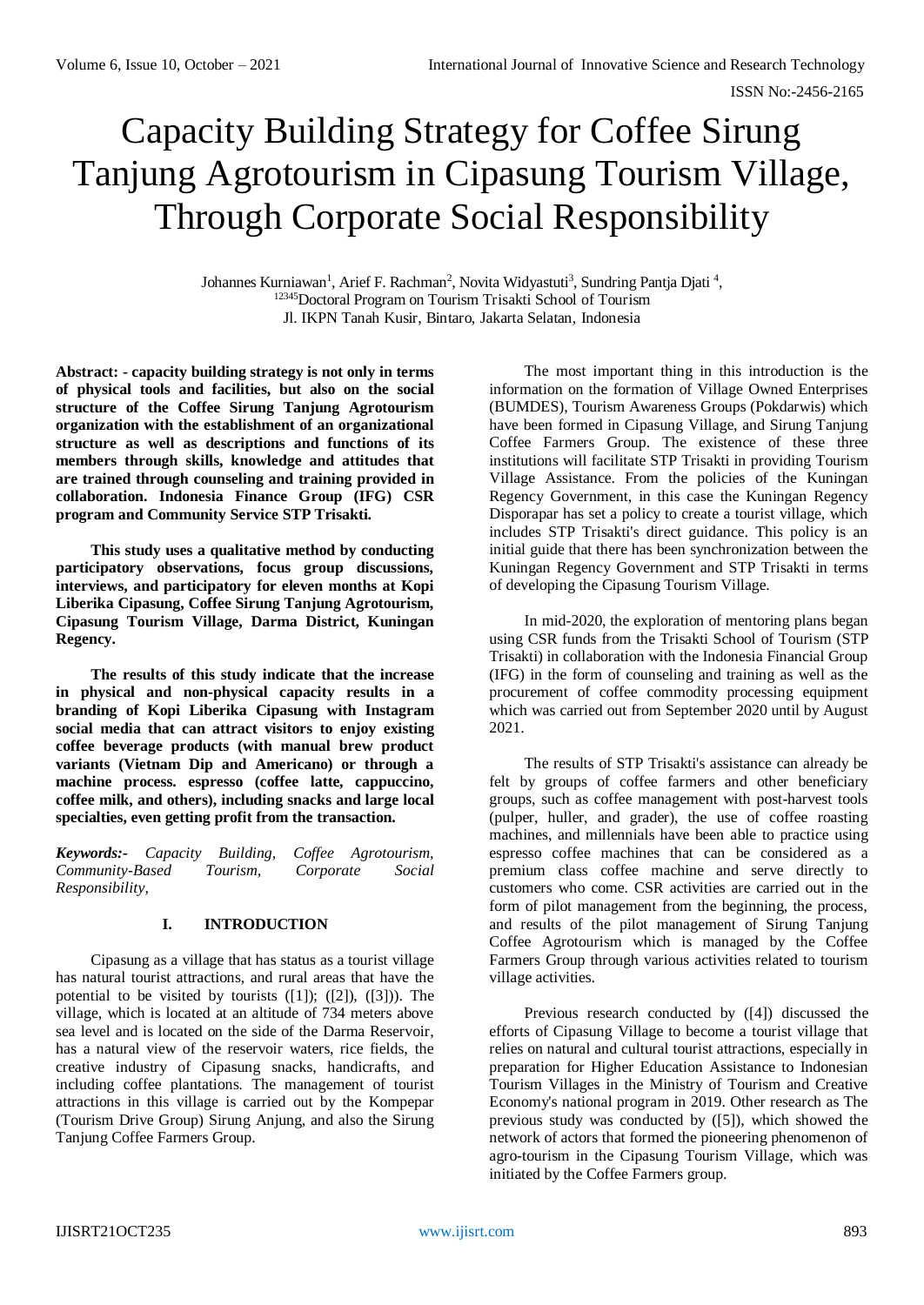As a tourist attraction, agro-tourism is visited by mountains which is related to the relationship between visitors' interests with nature, agriculture, plantations, visitors to agro-tourism activities, and the mutual need between visitors and the authenticity of agriculture in a destination ([6])., and shaping supply and demand in a rural tourist destination ([7]), and managed with entrepreneurial skills inherited by families in agriculture ([8]).

However, the difference and novelty in this research with previous research is that we discuss capacity building through CSR IFG (mediated by STP Trisakti) for coffee farming communities in managing commodities through post-harvest processes, roasting, espresso coffee, and marketing channels through sales at the coffee shop Liberika Cipasung and through online media.

## **Research Problem**

Based on the above background that CSR plays an important role in increasing the capacity of the management of Sirung Tanjung coffee agrotourism, Cipasung Tourism Village, Kuningan Regency, the current one is a process of utilizing CSR which can increase the capacity of local communities in coffee plantations, so the research problem I propose is the process of increasing community capacity with the emergence of procurement of post-harvest processing tools (pulper, huller, and grader), roasting, and espresso coffee machines, increasing skills, knowledge and attitudes of coffee managers in the Cipasung tourist village through CSR programs.

In connection with this research problem, I ask a research question, namely: How is the process of increasing the capacity of local communities in the production of coffee commodities through CSR programs at Sirung Tanjung Coffee Agrotourism, Cipasung Tourism Village?

#### Research purposes

#### 1. Theoretical Goals

The theoretical objective of this research is to reveal the role of IFG CSR in increasing community capacity in managing coffee commodities in coffee agrotourism in Cipasung Village, especially Liberika Cipasung coffee managers, Kuningan Regency..

## 2. Practical Purpose

The practical purpose of this research is to provide input to related stakeholders that there is a need to increase the capacity of Sirung Tanjung Coffee Agrotourism through the Trisakti CSR STP collaboration program and IFG CSR which can add value to Sirung Tanjung Coffee Agrotourism products.

## **II. LITERATURE REVIEW**

Social responsibility programs for community and environmental empowerment are usually carried out by the government as a party that makes changes in society. However, in the early 2000s, social empowerment programs could also be carried out by large companies known as Corporate Social Responsibility (CSR), which initially used ISO 26000 ([9]).

The CSR program based on ISO 26000 (Figure 1) consists of core subjects covering human rights, labor practices, the environment, fair operating practices, consumer issues and community and development. The introduction of ISO 26000 is used as a reference for large companies that will implement competitive advantage, reputation, ability to attract customers, commitment and productivity of employees, and relationships between companies, government, media, suppliers, and peers ([10]);  $(I11).$ 

Ditlev-Simonsen and Midttun ([11]) stated that CSR programs are seen as something useful that is seen from students, companies and NGO activists so that the benefits of each CSR program will shape the motivation of each company, community and NGO activist. A company's CSR program is informed to the general public and stakeholders. In providing CSR information, effective communication media must be used ([12]); ([13]).



Figure 1. CSR scheme based on ISO 26000 (International Standard, 2010)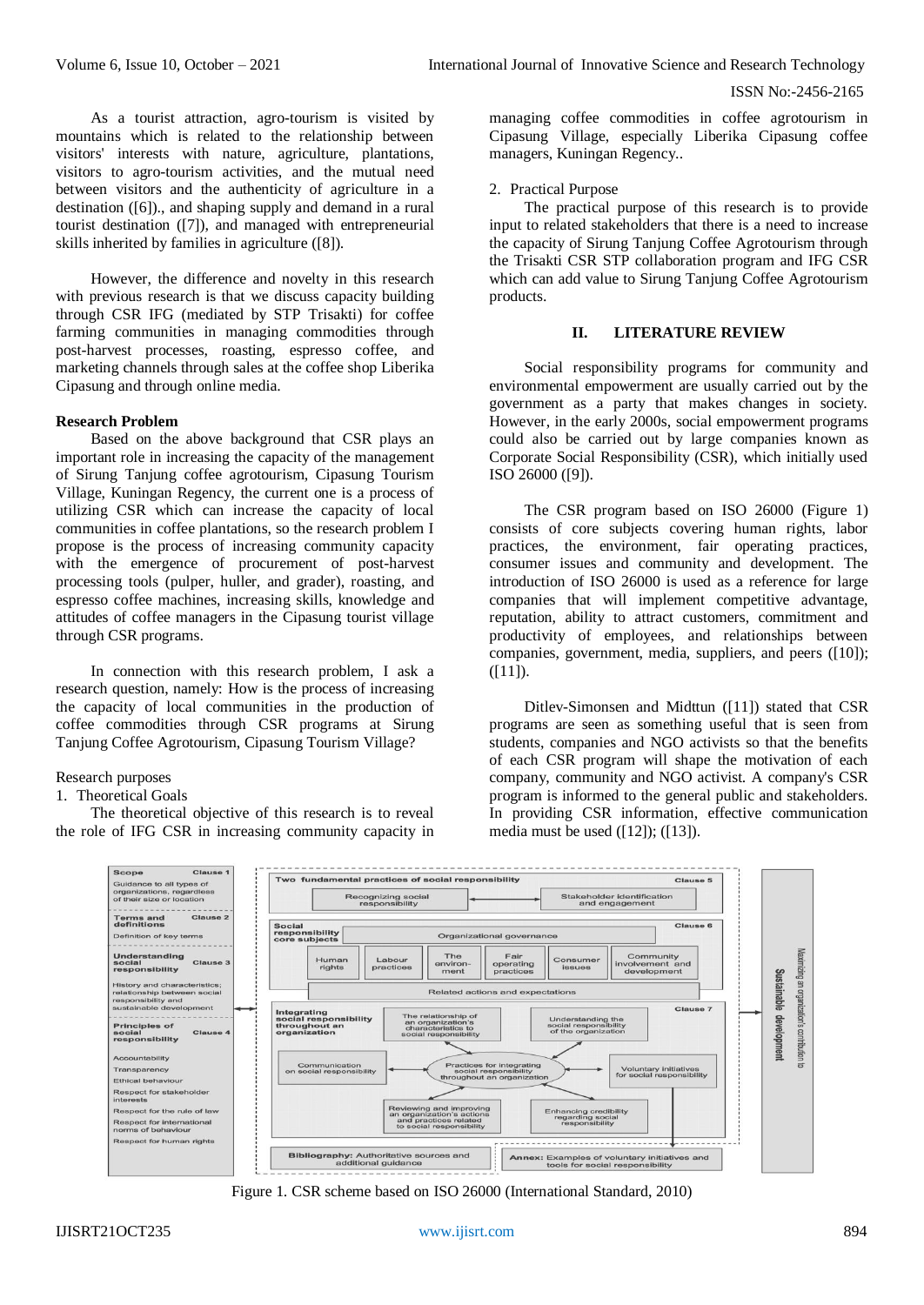Furthermore ([14]) in their research stated that the definition of CSR continues to develop along with the concept of program benefit to the community and the environment around the company, so these two researchers tried to synthesize the Triple Down CSR Theory, Caroll CSR Theory, and Theory of CSR. CSR stakeholders who generate discourse on the implementation of internal and external factors of a CSR program and research on awareness, dimensions, and impacts of CSR in the perception of Generation Y Malaysia on the company's CSR program with the Caroll CSR Theory.

Notification of CSR programs by a company carried out by a company is usually carried out by management, but the results of Tran ([15]) research on CSR studies of Japanese and American companies were also carried out by directors who were outside the company, and the research results ([16]) that a company's decision to carry out CSR is determined by internal institutions.

The CSR program in Sirung Tanjung Coffee Agrotourism in Cipasung Tourism Village is a practice of CSR scheme subject to community involvement and development with code 6.8 ([10]) which includes issue 1 (community development), issue 2 (education and culture), issue 3 (employment creation and skills development), issue 5 (wealth and income creation), issue 6 (health), and issue 7 (social investment) and the agricultural industry sector has CSR potential that can be implemented in the community  $([13]).$ 

Research conducted by Kaum and Tran ([17]) is a disclosure of the benefits of CSR for coffee companies in Vietnam to improve the branding and reputation of coffee companies. While the CSR Program in Coffee Agrotourism in the Cipasung Tourism Village is carried out by the IFG (Indonesia Finance Group) company which is a combination of several SOEs in the financial services sector.

The results of the study ([18]) state that CSR programs can be a solution for community involvement and development in Aceh, so that they can provide solutions to the gaps that occur due to the lack of maximum community empowerment programs carried out by the government. Community involvement and development is an important theme in the CSR program based on ISO 26000 ([10]), which aims to increase the capacity of local communities.

Community capacity building is carried out by community development in the form of counseling and training in skills, knowledge, and attitudes ([10]) in the management of coffee commodities in Cipasung Tourism Village, so that they can form a coffee agro-tourism business unit, with post-harvest, roasting, and post-harvest services. and coffee shops so as to form a networked social structure and a formalized organizational structure ([5]).

Community capacity in a community is defined as the existence of skills, knowledge and attitudes in managing resources and community organizations, including the technology that supports them to be able to solve problems

and seek profitable opportunities for the local community ([19]). Furthermore, the same study ([19]) provides a definition of complementing the word "capacity" with the phrase capacity building, which pays more attention to the concept of repetition related to the development of humans, organizations, institutions and social capital. The addition of the word 'building' is to emphasize a social building that is not visible to the eye but can be felt by the phenomenon (Figure 2).



Figure 2. Community Capacity and Development Scheme Source: Merino and Carmenado ([19]).

Capacity building is related to both formal and informal education, so research ([20]) explains that the important factors between education and capacity building are social structure, competence, content, and human resources ([21]).

Capacity building in the smallholder coffee industry in the State of Nicaragua was carried out after coffee suppliers went bankrupt to supply coffee to Europe by means of a community-based cooperative system with the aim of improving the capacity of farming communities and coffee business groups in the form of human resources, social structure, physical availability of facilities, and financial ability so as to be able to supply coffee to Europe ([21])

Another study conducted by ([22]) stated that coffee farmers MSMEs can be strengthened by increasing capacity in entrepreneurship which includes education and training for local communities through government change agents and private parties as well as business development through export entrepreneurs.

In research on actor networks, Rachman ([5]) explains the participation in coffee agrotourism in the Cipasung Tourism Village and is strengthened by the presence of CSR intended by the Coffee Farmers Group so that there is a physical and non-physical transformation from upstream to downstream ([23]); ([24]) which provides the phenomenon of capacity building for local communities, and other research confirms that the concept of agrotourism can increase the capacity of farming communities in the Pujon Kidul area ([25]).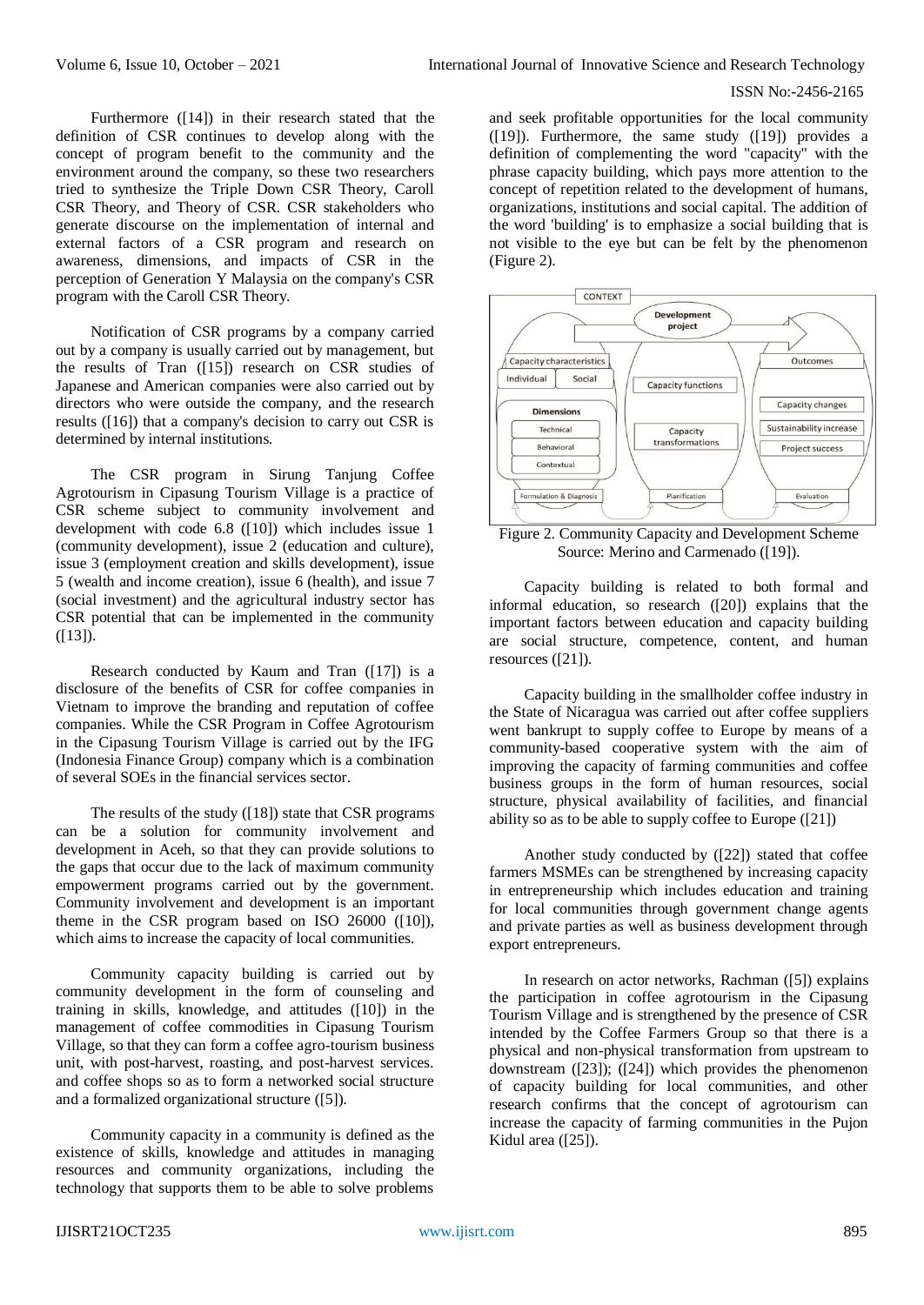This research takes a phenomenological study with a participatory approach in the CSR program of the Indonesia Financial Group (IFG) to the Sirung Tanjung Coffee Agrotourism Pioneer, Cipasung Tourism Village mediated by STP Trisakti who concurrently implements capacity building for local communities, especially coffee farmer groups. The background description and literature review show that this research is a qualitative participatory method used to identify the value of increasing community capacity ([26]); ([27]), between CSR and capacity building of farmer groups in the phenomenon of coffee agrotourism.

## **III. RESEARCH METHODS**

Based on the conceptual framework and literature review above, a conceptual framework can be made regarding the phenomenon of increasing the capacity of local communities in coffee commodities in the form of Sirung Tanjung coffee agrotourism through physical and non-physical CSR as described in Figure 3 below:



Figure 3. Conceptual Framework

In this study, the unit of analysis of CSR programs and capacity building of coffee farmers in the management of coffee agro-tourism pilots are (1) implementation strategy, (2) community commitment and willingness, (3) stakeholder involvement, (4) concern for activities, roles and (5) responsibility within the individual, and (6) evaluation and effectiveness of CSR. The analysis to be carried out includes categories; institutions, symbolism, and materiality. In the institutional field, it focuses on the behavior and relationships between communities involved in CSR governance which results in increasing the capacity of coffee farmers, pokdarwis, tourists, and coffee shop customers. The symbolic field is the center for the production and dissemination of knowledge, authority, ideology, meaning, and perception of CSR management and community capacity building in the management of coffee commodities. The third element, materialistic, is specifically focused on systems for using post-harvest machines, roasting machines, espresso machines, and technical components of coffee governance.

Increasing the capacity of coffee farming communities as research objects becomes a source of primary data information obtained through observation, in-depth interviews, and literature studies, and also defines that qualitative research is used to address a number of different types of objectives in the research process, and ([28]); ([29]) some participants were conducted in small numbers and sometimes in informal situations.

The research schedule is carried out in 2021 by taking the research location for the Sirung Tanjung Coffee Agrotourism Pioneer, Cipasung Tourism Village, Darma District, Kuningan Regency, West Java Province, from September 2020 to July 2021.

## **IV. FINDING AND DISCUSSION**

## **Finding**

The Cipasung Tourism Village Coffee Farmers Group in 2020, accompanied by CSR STP Trisakti, also received CSR funding support from the Indonesia Financial Group (IFG) in the form of counseling and training as well as the procurement of coffee commodity processing equipment which was being carried out from September 2020 to September 2020. August 2021.

Along with the increasing number of visitors who come to the Sirung Tanjung Coffee Agrotourism Pioneer and the more proficient members of this coffee farmer group community, it is already starting to feel the additional income from the post-harvest service business unit, roasting service, and coffee beverage service.

## **Implemented strategy**

The development of a tourist attraction can be initiated from the agricultural or plantation sector, especially coffee plantations so that it becomes a form of coffee agrotourism characterized by educational tourism about the introduction of coffee plantations to the post-harvest process, roasting processing and coffee presentation in various ways, both manual brew and with using an espresso machine.

The design of the development program that has been carried out is with outreach activities, training, procurement of coffee processing equipment, and assistance for 12 months. The strategies to achieve the objectives of this CSR activity are as follows:

## 1. Extension and Training

This program is also designed in the form of counseling and training for community members, especially the manager of the Sirung Tanjung Coffee Agrotourism, Cipasung Tourism Village. Counseling is carried out through face-to-face delivery of theoretical material, and then supported by skill, knowledge and attitude training related to (continued) coffee commodity training, starting from upstream (plantations), post-harvest processes, and downstream processes (roasting and serving espresso coffee drinks). ). The next training is processing and serving food and drink (Food & Beverage Product and Service) to prepare additional products from coffee drinks, namely pastry products and food production for visitor satisfaction.

## 2. Business Start-ups

The selection of coffee agrotourism as a business startup in Cipasung Tourism Village is the right choice because it uses natural resources, labor, and production tools that are easy to understand and work on. The Kuningan coffee community makes this agro-tourism more likely to start an agro-tourism business, because currently there are no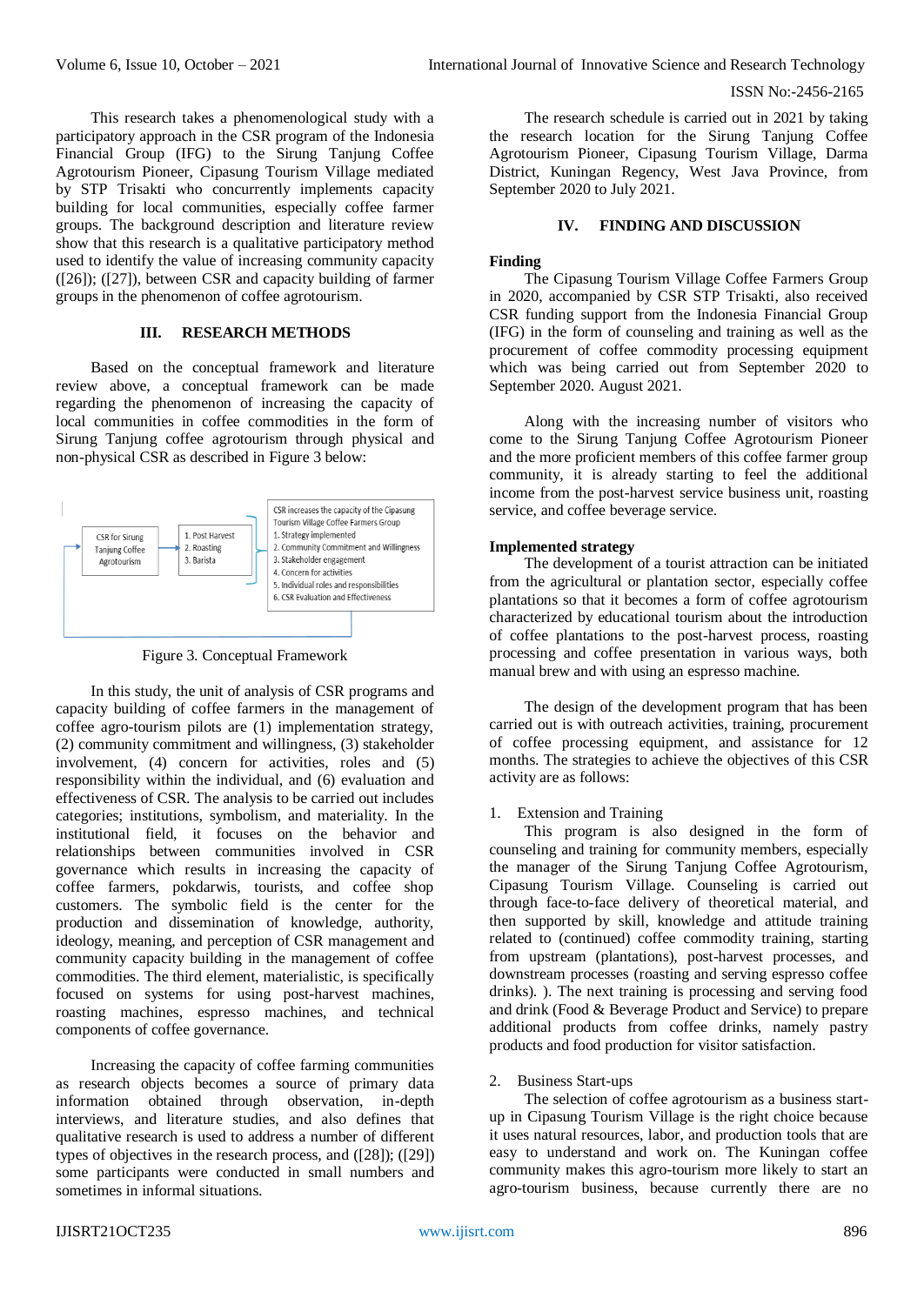business actors who present the concept of coffee tourism education, and they have just entered product processing only in the roasting process and coffee shops.

The above conditions need to be supported by adequate facilities and equipment to make Sirung Tanjung Coffee Agrotourism a start-up business that has competitiveness. This tourist village coffee farmer has started using information technology to market coffee products and coffee processing services using existing tools.

The coffee beverage business can be developed again in Cipasung Tourism Village with a start-up concept whose production requires coffee business knowledge and skills supported by attractive equipment and packaging. The startup business in this village started by creating a diversified coffee product in the form of coffee beans, powder, even drinks that are served directly and bottled drinks that are ready to drink, and marketed using social media technology.

3. Program Sustainability

This CSR program is run for twelve months (September 2020-August 2021) with the support of funds and other supporting facilities. This program is still sustainable with the existence of a strategic plan for village officials and other village institutional elements to market this coffee beverage product with the coffee community network in Kuningan Regency. The sustainability of this program is to utilize coffee education tour packages as a multiplier effect of coffee commodities so that it can open new business opportunities besides selling coffee drinks using funds from the Kedaireka Grant of the Ministry of Education of the Republic of Indonesia.

Table 1 describes the implementation of the CSR Role program in increasing the capacity of Coffee Sirung Tanjung Agrotourism, Cipasung Tourism Village which is equipped with the types of activities, facilities and necessary support needed.

| NO. | <b>PROGRAM</b>                                                            | <b>KEGIATAN</b>                                                                                                                                                  | <b>PENDUKUNG</b>                                                                                                                          |
|-----|---------------------------------------------------------------------------|------------------------------------------------------------------------------------------------------------------------------------------------------------------|-------------------------------------------------------------------------------------------------------------------------------------------|
| 1.  | Capacity Building for Sirung<br>Tanjung Coffee Agrotourism<br>through CSR | 1. Visitation, integration and<br>preparation for CSR<br>management (September 2020<br>$-$ February 2021)                                                        | 1. There is an agreement and<br>commitment from the Coffee<br>Farmers Group                                                               |
|     |                                                                           | 2. Procurement of tools and<br>machinery for upstream, post-<br>harvest processes, and barista<br>training (March 2021)                                          | 2. Availability of land for coffee<br>plantations, and land for post-harvest<br>management and baristas                                   |
|     |                                                                           | 3. Training and Counseling on<br>coffee plantations, post-<br>harvest, roasting, and baristas,<br>pastry products, and food<br>production (March – July<br>2021) | 3. Availability of buildings and<br>equipment for post-harvest, roasting,<br>and downstream coffee (barista)                              |
|     |                                                                           | 4. Coffee Shop Management<br>Training $(May - June 2021)$                                                                                                        | 4. Availability of human resource<br>production and organizational<br>structure of the Sirung Tanjung<br>Coffee Agrotourism business unit |
|     |                                                                           | 5. Training on promotion and<br>sales of coffee products (June<br>$-$ July 2021)<br>$\sim$ $\sim$                                                                | 5. Availability of coffee production and<br>its variants in Sirung Tanjung coffee<br>agrotourism                                          |

Source: Observation Results (2021)

## **Community Commitment and Willingness**

Commitment of the coffee community in this village is manifested in the organizational structure of the Cipasung Village Coffee Farmers Group whose activities are carried out in Saung Kadu while discussing coffee as an agricultural commodity which can also be done to bring in tourists through the concept of coffee education. This concept of coffee education takes part from agriculture (upstream), post-harvest, roasting, and serving coffee drinks (downstream), which is a complexity that involves skills and knowledge about coffee as well as the use of process tools that can range from simple technology to advanced technology.

The commitment of the coffee farmer group is also carried out in the manufacture of coffee shop buildings from the beginning until they can be used for the production of coffee drinks. This coffee shop building was built with nongovernmental funding which is required to be able to receive modern and high-quality coffee equipment, such as roasting machines and espresso machines.

The concept of networking is practiced with a broader and deeper understanding when managing Corporate Social Responsibility (CSR) funds. The process of using the concept of science and technology (as non-human actors) is realized in the management of the Sirung Tanjung Coffee Agrotourism to produce coffee and processed agricultural products as a form of high commitment from the community.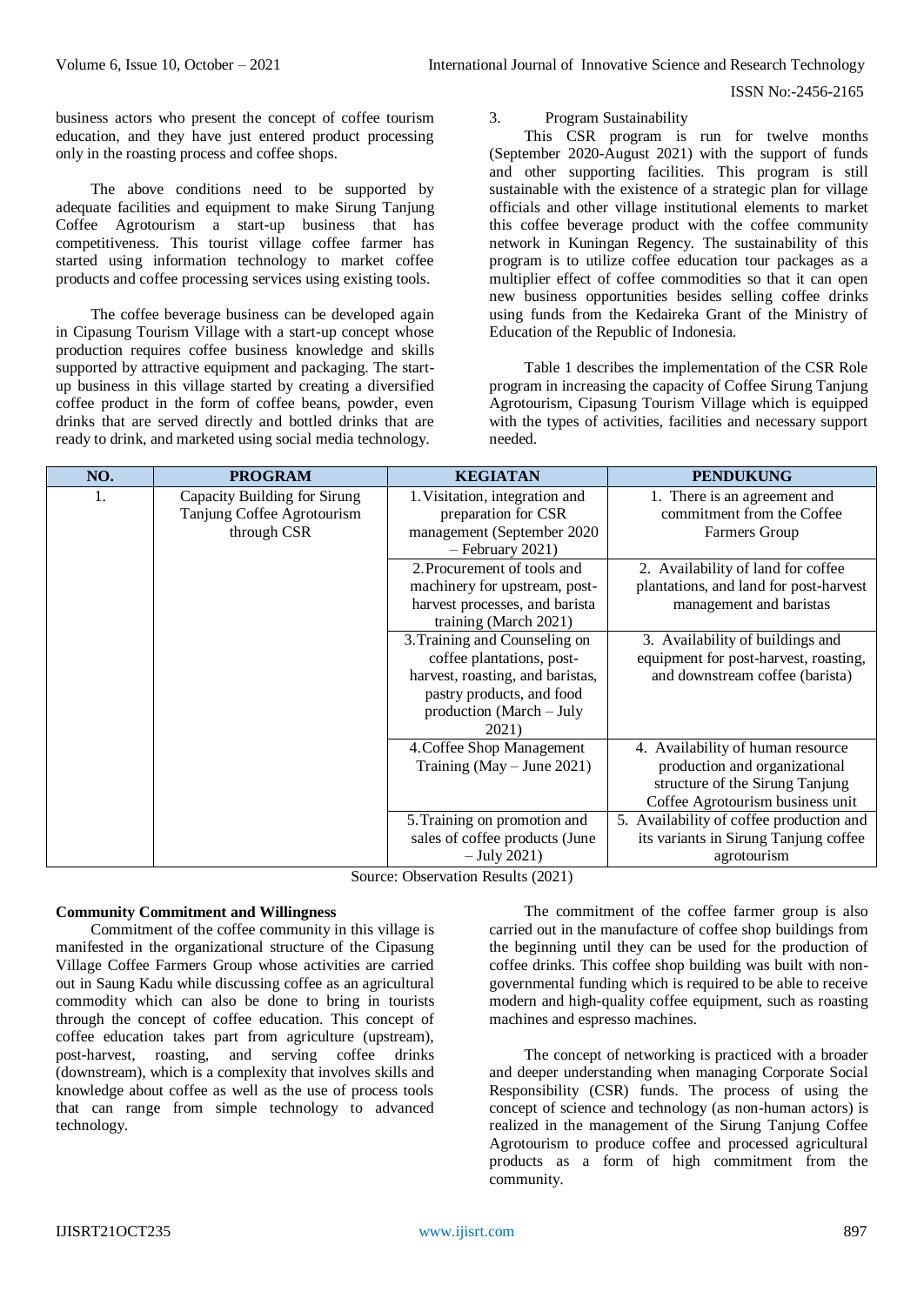The commitment and engagement between STP Trisakti, IFG and the Regent of Kuningan is evidenced by the jointly signed inscription related to CSR management for Sirung Tanjung Coffee Agrotourism, Cipasung Tourism Village, Darma District, Kuningan Regency, West Java Province.

#### **Stakeholder Engagement**

Based on the CSR activities of Kopi Sirung Tanjung Agrotourism, it can be concluded that the social actors involved in this phenomenon are those included in the Indonesian tourism penthahelix concept consisting of Academic, Business, Government, Community, and Media (ABGCM), which complement each other for the development of tourist villages. Meanwhile, non-human actors can be seen from the concept of science about plantations, and post-harvest coffee processing technology, roasting, and barista.

The first stakeholder involvement is academicians, carried out by lecturers, alumni and students of STP Trisakti involved in counseling and training on post-harvest processes, roasting, barista training, and event management. Learning by doing is one of the processes that occur between academics and mentoring participants from the Cipasung Coffee Agrotourism group.

Second, business stakeholders involving coffee business owners in Kuningan Regency consist of coffee farmers, post-harvest managers, and shop owners. Kedai Kopi Liberika establishes a business in the form of supplying roasted coffee beans as well as roasting and postroasting services for coffee farmers who have harvested their crops in the garden..

Third, government stakeholders where the Kuningan Regency Government is involved by providing support for CSR Agrotourism activities, starting from government officials at the Cipasung Village, Darma District, Youth, Sports and Tourism Office, Food Security and Agriculture Office, BAPPEDA, SEKDA, and of course the District Regent. Brass.

Fourth, community stakeholders with the involvement of the Coffee community in Kuningan Regency, especially the Indonesian Coffee Entrepreneurs Association (APEKI) Kuningan Branch, and the Kuningan Coffee Gallery provide support in this CSR activity in the form of advocating for the upstream-downstream process of coffee commodities in Kuningan Regency. The Kuningan Coffee Community encourages its coffee products with the superior variety of Liberika Coffee.

Fifth, media stakeholders are involved in online media coverage that informs the implementation of CSR activities and the delivery of post-harvest coffee, roasting, and espresso machines from the Trisakti and IFG STP Collaboration to the Sirung Tanjung Agro Coffee Farmers Group which was attended by the Regent, and Kuningan Regency officials, and several Kuningan coffee communities. Information about CSR counseling and

training activities for Cipasung Coffee Agrotourism in the form of short films uploaded to social media You Tube, also at the ceremony of handing over post-harvest, roasting, and espresso machines to Sirung Tanjung Coffee Agrotourism.

The network that occurs in the phenomenon of stakeholder involvement shows that there are elements of social actors and technical (non-human) actors who form a forum for farmer organizations in the village that will carry out post-harvest productivity by processing coffee into green beans, roasting and serving espresso coffee drinks..

#### **Concern for Activities**

Of all the stakeholders involved in the CSR Collaboration activities of STP Trisakti and IFG, all of them gave their care and attention to the activity so that it could run according to the scheduled plan. The collaboration of STP Trisakti and IFG creates a program that provides outputs that increase the ability of coffee business actors both from upstream to downstream in material and nonmaterial.

However, what is most interesting about the concern for the activity is the figure of the Chairman of the Coffee Farmers Group of the Cipasung Tourism Village, namely Taufik Hernawan (Kang Opik). Play a role in two types of actors, namely social actors, and technical (non-human) actors.

Evidence that Kang Opik really cares can be seen from the social skills of the coffee community in Kuningan Regency, which are able to bring coffee lovers, the agriculture office, STP Trisakti and other parties related to coffee management to the Saung Kadu location. When guests come to Saung Kadu, coffee is served with very simple technology and manual brew is served in a simple saung. This social communication ability is interesting to be used as one of the CSR reports.

The scientific and technical abilities of the group leader (Kang Opik) were seen during technical discussions about coffee plants in Kuningan Regency, including the importance of coffee production in the upstream areas managed by coffee farmers. The quality of the coffee harvested must be of high quality, namely red cherries, and farmers do not just pick the green coffee cherries. The controller's desire to introduce Liberika Cipasung coffee means that competition for other types of coffee (Arabica and Robusta) in the coffee business arena has been led by international class coffees, such as Gayo Wine and Flores Bajawa. In fact, the largest production capacity in Indonesia for coffee is from Lampung Province. Liberika coffee is a strategy in introducing Cipasung coffee products.

The controller also has the ability to manage postharvest, roasting and barista equipment. With experience from simple tools for post-harvest cherry processing, it is also easy to use modern tools for processing quality coffee cherries. A good roasting process is also mastered so that the roasting process with modern tools must have a unified technique and the same feeling between the roaster and the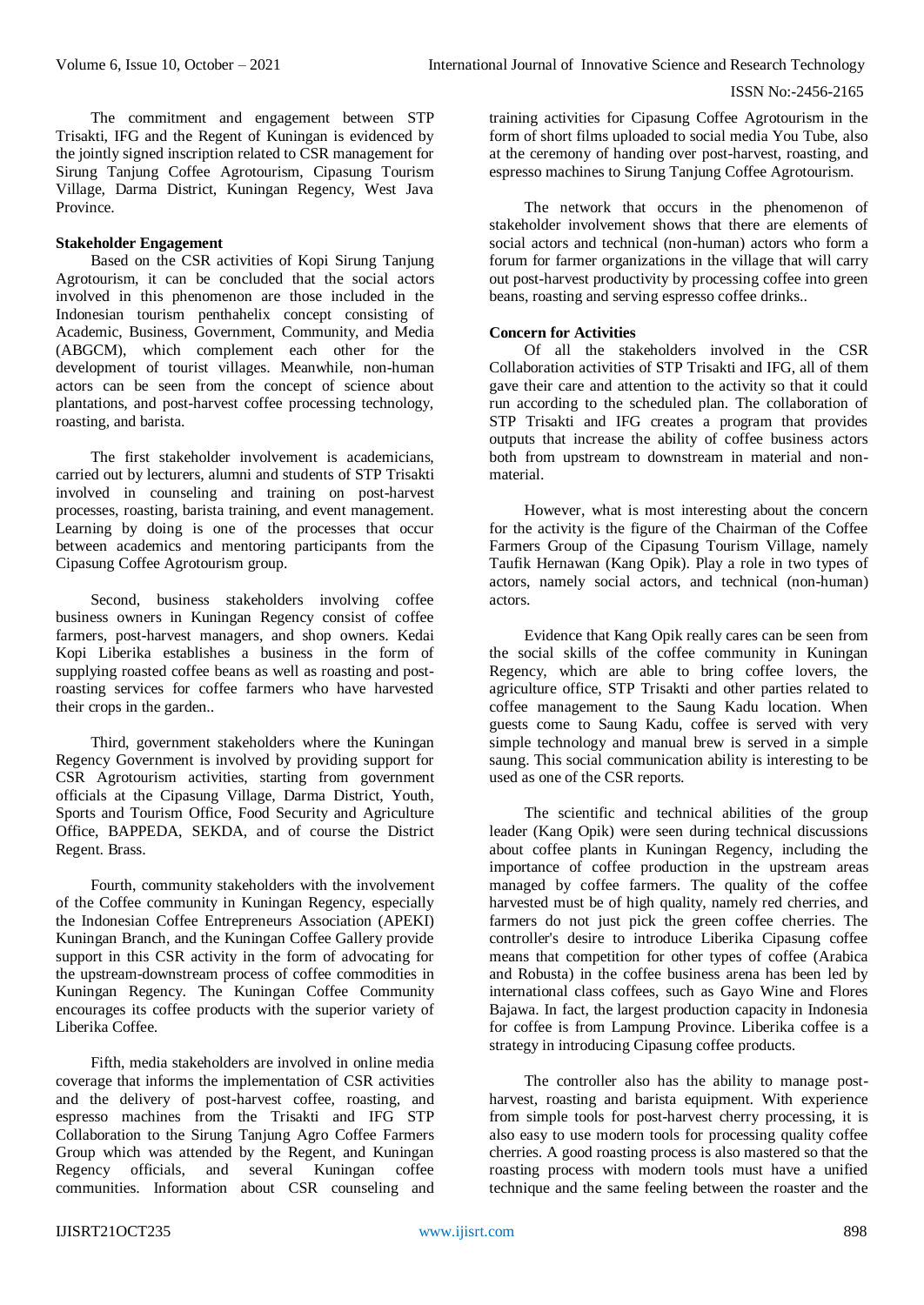roasting machine. The presentation of coffee that previously only relied on manual brew, then by using an espresso machine, the controller when trying to get a quality espresso drink according to the specifications of the roasted coffee beans.

#### **Roles and Responsibilities of each individual involved**

Kang Opik's concern became an example for other fellow farmer groups, so that communal concern was immediately formed in an organizational structure which

was divided into five divisions, namely, (1) Plantation Division, (2) Post Harvest Division, (3) Roasting Division, (4) Store Management Division, and (5) the Catering Division with each division and individual in it having a role and responsibility for the production of superior services, this division of labor then forms a new social structure in the form of an organizational structure for the manager of Kedai Liberika Cipasung , Sirung Tanjung Coffee Agrotourism as seen in Figure 4 below:



Figure 4. Organizational Structure of Cipasung Liberika Shop, Sirung Tanjung Coffee Agrotourism Source: Observation Results (2021)

Thus, each division in Figure 2 has a brief job description as below:

- 1. Plantation division (conducts seeding, planting, fertilizing, and harvesting by producing quality coffee red cherries)
- 2. Post-harvest Division (processes pulper, huller, and grader into green beans with grades that have been divided into A, B, and C)
- 3. Roasting Division (produces roasting process according to different levels according to customer orders)
- 4. Coffee shop management division (espresso coffee drinks, latte, manual brew, and other variant dishes)
- 5. Catering Division (selling pastry products and food for serving to visitors and banquets)

There is a translation in the agro-tourism pilot process in the social actor elements of the Sirung Tanjung coffee farmer group and technical (non-human) actors in postharvest, roasting, and barista equipment from CSR IFG. These two elements serve as the starting point for the translation of the concept of simple coffee processing into complex coffee processing because it will adapt a lot to the specifications of the equipment and the competence of the people who operate modern coffee processing equipment.

The current concept of a coffee shop will prioritize the quality of service to guests who come which include the quality of the coffee shop atmosphere (tangible), empathy for guests (emphaty), fast movement to guest needs (responsiveness), in accordance with the atmosphere of the coffee drinking environment (reliablities), and lastly, there is a guarantee of the distinctive taste of Liberica coffee from this shop (assurance) while still applying the Espresso Coffee Making SOP

## **CSR Evaluation and Effectiveness**

Researchers directly connected farmer groups with CSR activities from the Indonesia Finance Group (IFG) in the form of proposals for submitting funds. In the process, STP Trisakti conducts due diligence with the CSR to find out the background of the proposal submission and ensure the usefulness and benefits obtained for the recipients of CSR funds. There is an important message from the CSR funder during the due diligence with the zoom meeting, namely that this CSR fund is intended for coffee farming and for coffee farmer groups, not for tourism.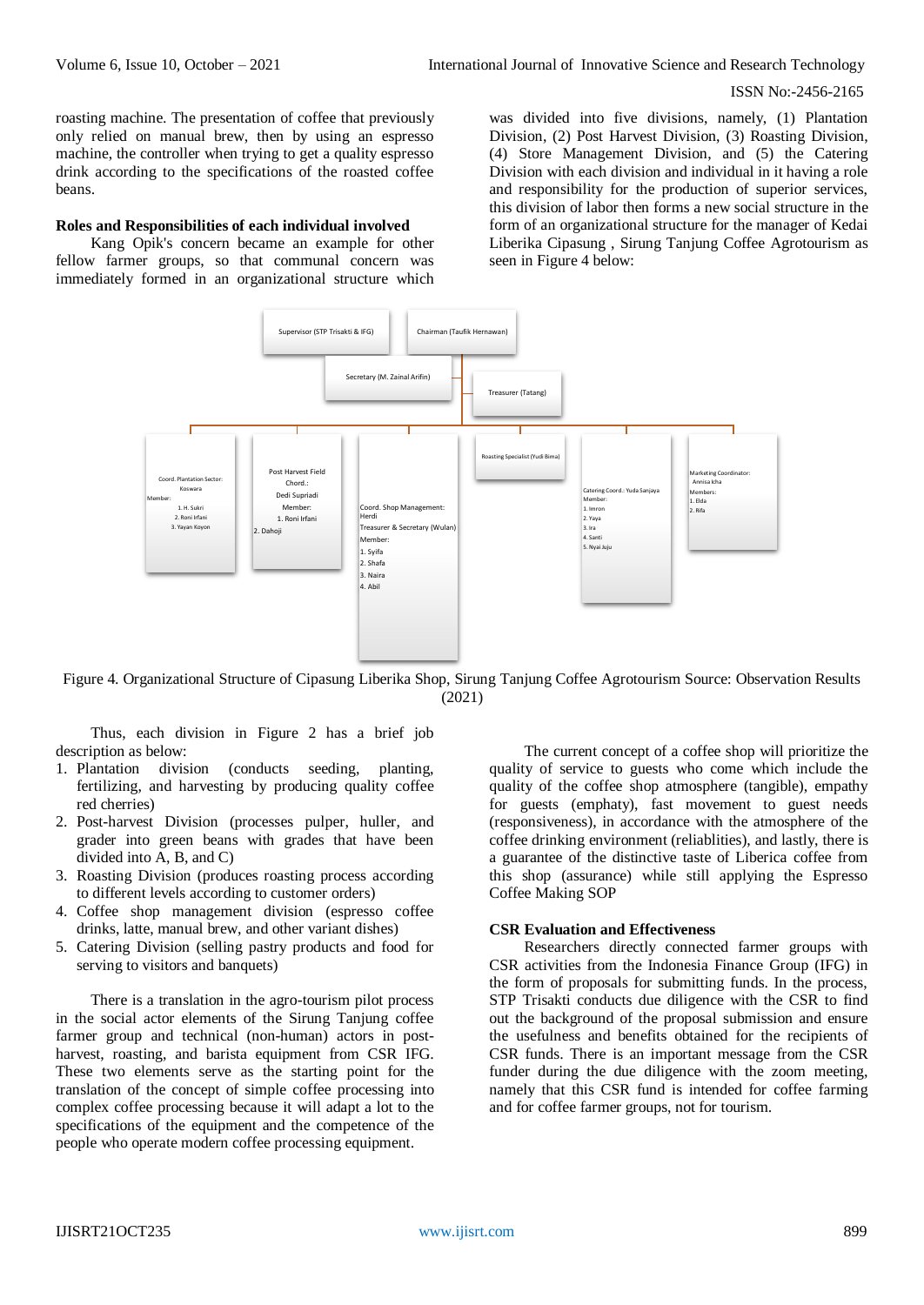#### Table 2. Evaluation and Effectiveness of CSR Phase I

| <b>EVALUATION</b> | <b>TIME</b>             | <b>EFFECTIVENESS</b>                                                                                                                                                                                                                                                                                                                                                                                                                                                                                                                                                                                               |
|-------------------|-------------------------|--------------------------------------------------------------------------------------------------------------------------------------------------------------------------------------------------------------------------------------------------------------------------------------------------------------------------------------------------------------------------------------------------------------------------------------------------------------------------------------------------------------------------------------------------------------------------------------------------------------------|
| Evaluation I      | <b>November</b><br>2020 | <b>Identified Community Capacity Building:</b><br>1. Coffee plantation area of 25 hectares of coffee type Cipasung Tourism Village (Robusta)<br>80%, Arabica 15%, and Liberika 5%), and produces 18 sd. 25 tons per year.<br>2. Coffee milk products with a production of 50-100 pouches/month<br>3. Needs assessment for Cipasung Village Coffee Farmers Group in 1 document<br>4. Land area of 1000 m2 for agro-tourism from non-governmental organizations<br>5. A coffee shop building equipped with an electrical installation of 2,200 watts.<br>6. There has been 1 unit of Barista training module for CSR |

Source: Observation Results (2021)

The purpose of the evaluation and effectiveness of the overall activities of Phase I (Table 2) is to find out the progress of the implementation of the Sirung Tanjung Agrotourism CSR program which aims to explore the roles and commitments of actors (stakeholders), and increase the capacity of Sirung Tanjung Coffee Agrotourism through the STP CSR collaboration program. Trisakti and IFG that can add value to Sirung Tanjung Coffee Agrotourism products

After the approval of the application for CSR funds, the Sirung Tanjung Coffee Farmers Group quickly made one of the buildings designated for the placement of roasting machines and espresso machines. With the funds and energy that comes from the Coffee Farmers Group joint venture, they have succeeded in building a coffee shop, and a room for roasting. This is the main requirement that this machine should not be stored arbitrarily and must be in a closed room, like a coffee shop.

## Table 3. Evaluation and Effectiveness of CSR Phase II

| <b>EVALUATION</b>    | <b>TIME</b>      | <b>EFFECTIVENESS</b>                                                                                                                                                                                                                                                                                                            |
|----------------------|------------------|---------------------------------------------------------------------------------------------------------------------------------------------------------------------------------------------------------------------------------------------------------------------------------------------------------------------------------|
| <b>EVALUATION II</b> | February<br>2021 | Identified Community Capacity Building:<br>1. post-harvest tools (1 unit pulper, 1 unit huller, and 1 unit grader)<br>2. roasting capacity 3 Kg/batch (1 unit)<br>3. Conti type C 100 espresso machine, 2 groups, manual (1 unit), and standard barista<br>equipment (milk jug, temperature, and others)<br>4. Grinder (1 unit) |
|                      |                  | 5. Manual brew (1 unit)                                                                                                                                                                                                                                                                                                         |

Source: Observation Results (2021)

In approximately 30 days they have managed to make the room look like a coffee shop, thus leaving the function of Saung Kadu as a gathering place at night with coffee. Their gathering place has moved to a coffee shop equipped with an espresso machine. The results of this espresso

machine drink will later become a product that is offered to visitors who come, so that community members and coffee groups who visit coffee can no longer behave while drinking coffee at Saung Kadu for free.

| Peningkatan Kapasitas anggota kelompok tani kopi dalam:<br>1. Pengelolaan pasca panen kopi (3 orang terlatih dalam pengelolaan pasca panen)<br><b>EVALUATION</b><br>April<br>2021<br>Ш | <b>EVALUATION</b> | <b>TIME</b> | <b>EFFECTIVENESS</b>                                                                                                                                                                               |  |
|----------------------------------------------------------------------------------------------------------------------------------------------------------------------------------------|-------------------|-------------|----------------------------------------------------------------------------------------------------------------------------------------------------------------------------------------------------|--|
| kopi yang disajikan di kedai kopi dan melalui pesanan online                                                                                                                           |                   |             | 2. Roasting (2 orang terlatih untuk mengelola roastery dengan spesifikasi mesin yang tersedia)<br>3. Barista (8 orang terlatih menjadi barista) yang berasal dari kelompok milenial dengan product |  |

Source: Observation Results (2021)

In Phase II (Table 3), the paradigm of understanding the Standard Operational Procedure (SOP) in post-harvest, roasting, and espresso drinks becomes important to provide the same good quality if made (served) by different personal staff in this agro-tourism. Likewise with the concept of agrotourism in which there is coffee education, so the provision of coffee learning materials is the main attraction for other visitors, not just buying coffee and its processed products.

The effectiveness of this CSR program is able to have an impact on improving the social welfare obtained by the local community when managing agriculture and its processed products so that there is an increase in skill, knowledge and attitude capacity that can increase the quality of life of the local community in achieving SDG'S. In addition, there was an increase in the processed products produced so that they got better prices than before the CSR program in Phase III (Table 4).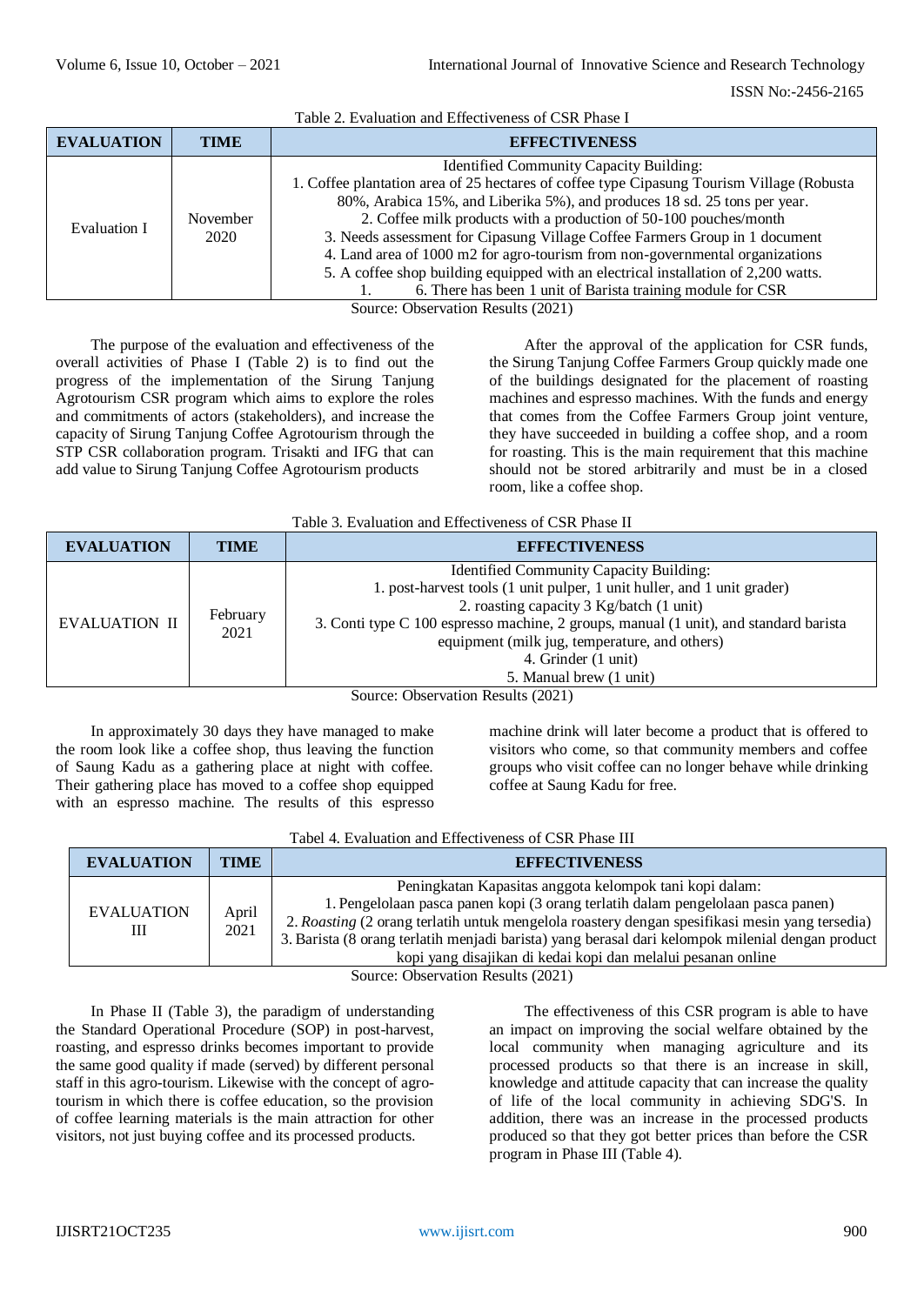| Tabel 5. Evaluation and Effectiveness of CSR Phase TV |                 |                                                                                                 |  |  |
|-------------------------------------------------------|-----------------|-------------------------------------------------------------------------------------------------|--|--|
| <b>EVALUATION</b>                                     | <b>TIME</b>     | <b>EFFECTIVENESS</b>                                                                            |  |  |
|                                                       |                 | Capacity building of coffee farmer groups in management:                                        |  |  |
|                                                       |                 | 1. Post-harvest (There are already records of services using pulper, huller and grader          |  |  |
|                                                       |                 | machines)                                                                                       |  |  |
|                                                       |                 | 2. Roasting (there is already a roasting service) with a price of Rp. 50,0000.00/batch (1 batch |  |  |
|                                                       |                 | of 1 Kg-3Kg coffee beans)                                                                       |  |  |
|                                                       |                 | 3. Coffee Shop (Addition of 4 main course menus: Grilled Chicken Coffee, Tilapia Fritters       |  |  |
| <b>EVALUATION</b>                                     | June 2021<br>IV | Sambal Matah, Cipasung Spicy Chicken Wing, and Frutty Pancake Liberika) and 3 menus of          |  |  |
|                                                       |                 | pastry products made from coffee and Hanjeli) as well as local traditional foods such as fried  |  |  |
|                                                       |                 |                                                                                                 |  |  |

Tabel 5. Evaluation and Effectiveness of CSR Phase IV

rice, karedok, seblak, and sate Maranggi 4. There has been a sale of coffee drinks with americano, espresso, cappuccino, coffee latte, match milk, and food transactions with a transaction value of Rp. 13,211,500.00 (from April-June 2021). 5. The Liberika Cipasung Coffee Shop has been known through Instagram social media (from 0 followers to 900 followers) so that it is able to attract visitors to come to the coffee shop

Source: Observation Results (2021)

Stage IV (Table 5) is the last stage of evaluation and effectiveness activities in the CSR program which have been proven to increase the capacity of the local community so that they already have soft skills in terms of service to visitors who come to Kedai Kopi Liberika Cipasung. This soft skill capacity increase is able to significantly provide a profit on sales made by coffee shop managers

# **V. CONCLUSIONS**

Capacity building is not only in terms of physical tools and facilities, but also in the social structure of the Coffee Sirung Tanjung Agrotourism organization with the establishment of an organizational structure as well as descriptions and functions of its members through skills, knowledge and attitudes that are trained through counseling and training provided in the CSR program.

In the end, this increase in physical and non-physical capacity resulted in a branding of Kopi Liberika Cipasung with social media Instagram that could attract visitors to enjoy existing coffee beverage products (with manual brew product variants (Vietnam Dip, and Americano) or through the espresso machine process (coffee latte, cappuccino, coffee milk, and others), including local snacks and main dishes at Cipasung Tourism Village.

There is a network of relations with interested parties in increasing the capacity of this coffee agrotourism, such as communication both in writing and verbally to the Espresso Conti machine distributor team, post-harvest coffee machine distributors, CSR IFG, Kuningan Regency managers (Regent, Secretary, Head of District). Bappeda. Kadis. Porapar, and Kadis. Agriculture), Cipasung Village officials, and including the coffee community in Kuningan Regency.

The collaborative CSR program between STP Trisakti and the Indonesia Financial Group (IFG) was able to bring about major changes in the upstream-downstream coffee management managed by the Cipasung Tourism Village Coffee Farmers Group. This significant change can be seen from the improvement of facilities and machines and equipment for post-harvest, roasting, and serving of espresso coffee drinks.

Capacity building from the pilot level to developing is at the right stage. However, to support the transformation from pioneering to developing and advancing, a further support effort will be needed in the form of structuring land for education, mini coffee plantations, coffee agrotourism and coffee shop facilities, such as chairs, tables, and other F&B Service equipment.

## **REFERENCES**

- [1]. Rachman, A.F. 2014. Geografi Pariwisata Jawa dan Bali. Jakarta: Media Bangsa.
- [2]. Mancini, M. 2000. Selling Destination. New York: Delmar Publishing
- [3]. Burton, R. 1995. Travel Geography. London: Pittman Publishing
- [4]. Rachman, A.F. Suprina, R. 2019. Pendampingan Desa Cipasung Menuju Desa Wisata. Jurnal Pemberdayaan Pariwisata. Volume 1, No. 1, 9-20.
- [5]. Rachman, A.F. 2021. Rintisan Agrowisata kopi Sirung Tanjung, Desa Wisata Cipasung, Kabupten Kuningan (Perspektif Actor-Network Theory).
- [6]. F. S. (n.d.). Generating public and private benefit through understanding what drives different types of agritourism. Journal of Rural Studies, 129-141.
- [7]. Flanigan, S., Blackstock, K., Hunter, C. 2015. Generating public and private benefit through understanding what drives different types of agritourism. Journal of Rural Studies, 129-141.
- [8]. Hochuli, A., Hochuli, J., Schmid, D. (2021). Competitiveness of diversification strategies in agricultural dairy farm: Empirical findings for rural regions in Switzerland. Journal of Rural Studies, 98- 106
- [9]. Rahardjo, S. 2011. CSR di Indonesia: Sinkronisasi ISO 26000 dan Regulasi Kebijakan. Jurnal Ilmu Komunikasi PROTEFIK, Volume 4, No. 2, 19-36